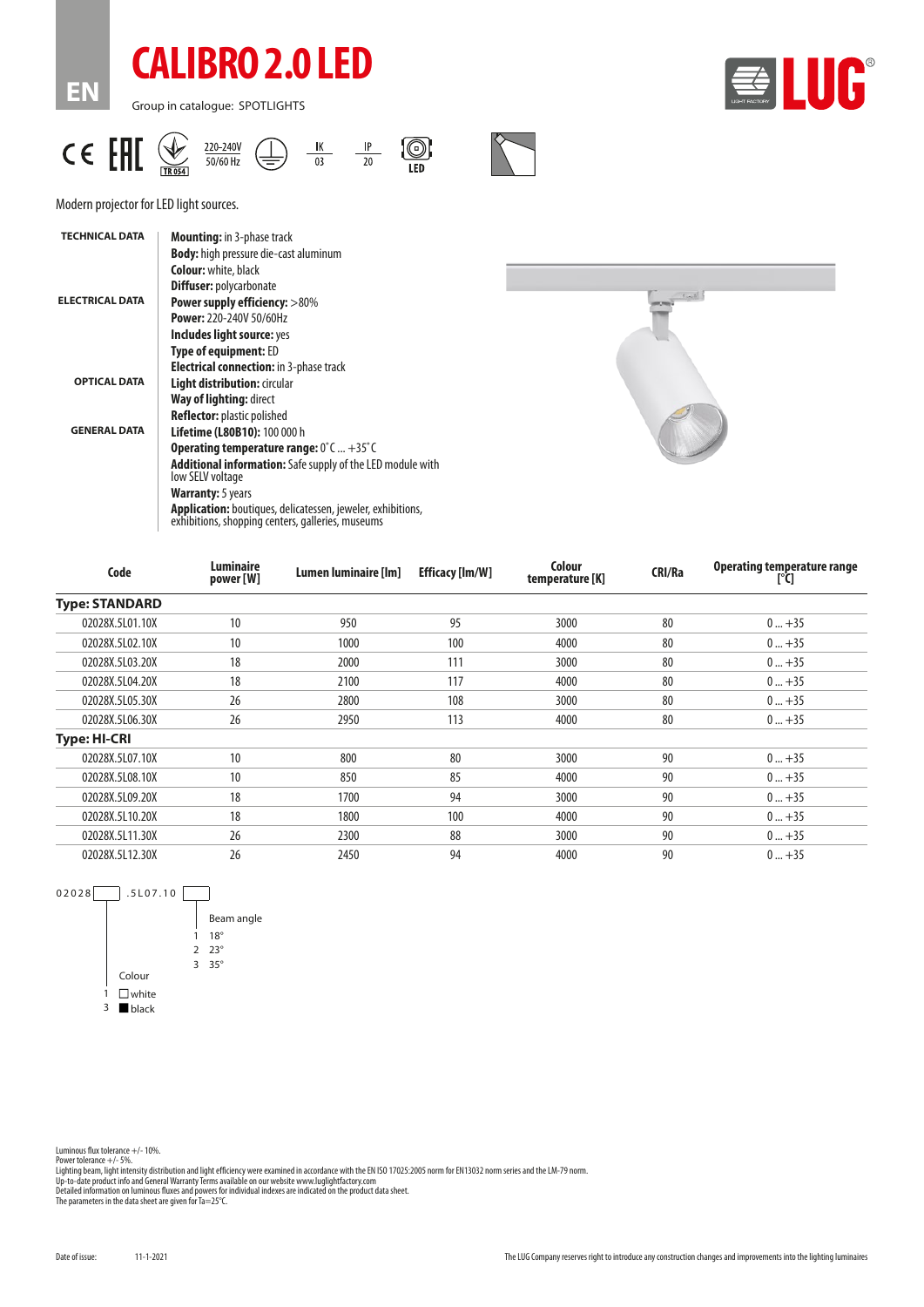Group in catalogue: SPOTLIGHTS

**EN**

**CALIBRO 2.0 LED**

| Code                                     | Dimensions [mm]<br>L W H | Net weight [kg] |  |  |
|------------------------------------------|--------------------------|-----------------|--|--|
| <b>Type: STANDARD</b>                    |                          |                 |  |  |
| 02028X.5L01.10X                          | 170 63 118               | 0.4             |  |  |
| 02028X.5L02.10X                          | 170 63 118               | 0.4             |  |  |
| 02028X.5L03.20X                          | 185 74 135               | 0.6             |  |  |
| 02028X.5L04.20X                          | 185 74 135               | 0.6             |  |  |
| 02028X.5L05.30X                          | 207 87 147               | 0.8             |  |  |
| 02028X.5L06.30X                          | 207 87 147               | 0.8             |  |  |
| Type: HI-CRI                             |                          |                 |  |  |
| 02028X.5L07.10X                          | 170 63 118               | 0.4             |  |  |
| 02028X.5L08.10X                          | 170 63 118               | 0.4             |  |  |
| 02028X.5L09.20X                          | 185 74 135               | 0.6             |  |  |
| 02028X.5L10.20X                          | 185 74 135               | 0.6             |  |  |
| 02028X.5L11.30X                          | 207 87 147               | 0.8             |  |  |
| 02028X.5L12.30X<br><b>OTHER PICTURES</b> | 207 87 147               | 0.8             |  |  |





UC®



**LIGHT BEAM CURVES**



## **WAY OF LIGHTING**

020281.5L01.101 020281.5L01.102 020281.5L01.103

Luminous flux tolerance +/- 10%.

Power tolerance +/- 5%.<br>Lighting beam, light intensity distribution and light efficiency were examined in accordance with the EN ISO 17025:2005 norm for EN13032 norm series and the LM-79 norm.<br>Up-to-date product info and G